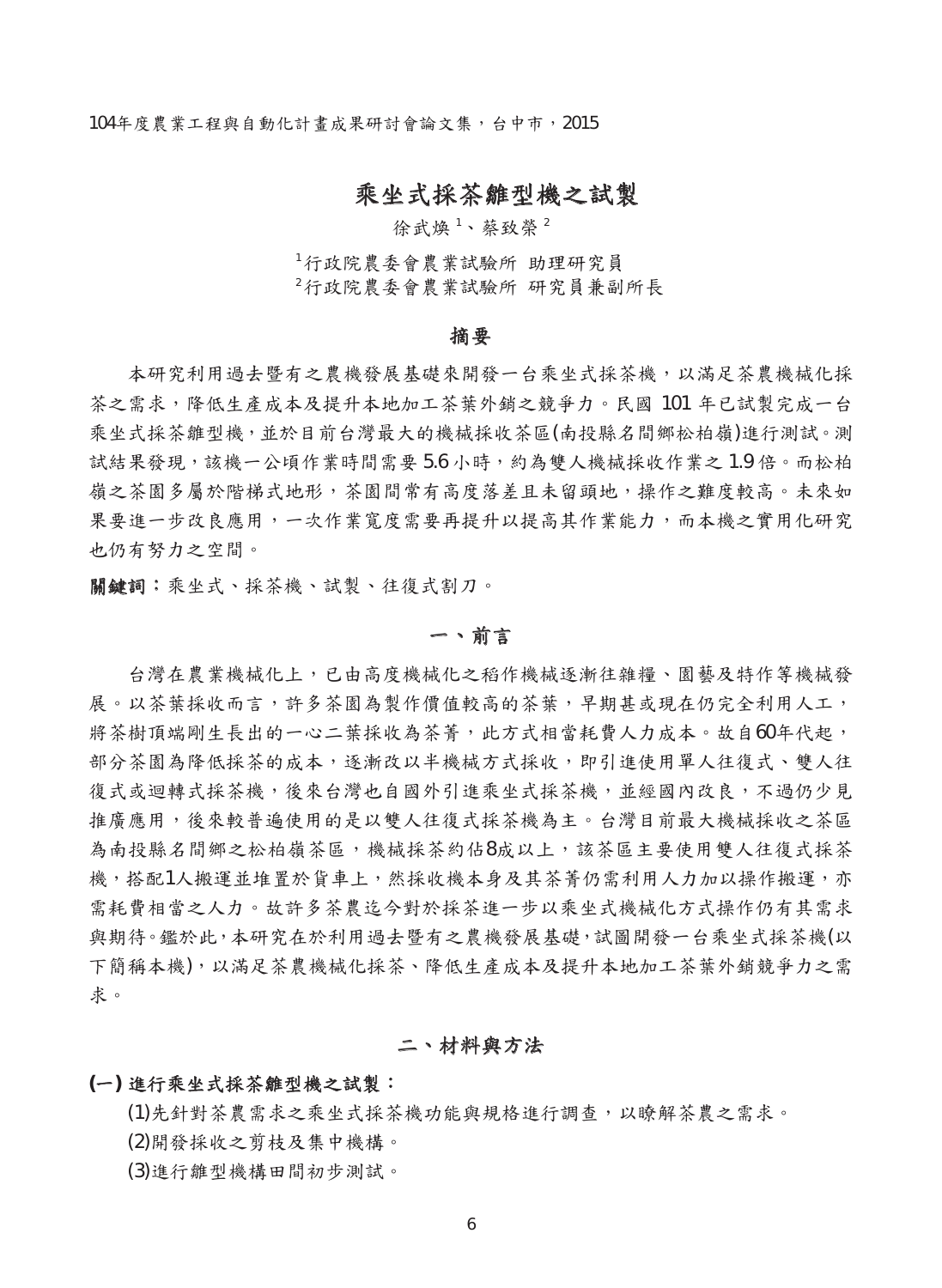#### **(**二**)** 進行乘坐式採茶機之田間測試與改良:

(1)進行採茶機之田間行走及操作之測試與改良。

(2)於松柏嶺茶園進行田間測試,以瞭解採茶機機械作業之操作特性與田間之適用性。

### 三、結果與討論

在瞭解茶農之需求後,針對乘坐式採茶機之功能與規格進行擬定研製,雛型機已於101 年度試製完成(圖1)。本機採用高架式底盤,空車底盤離地高度為1公尺,底盤為鋼管製強化 結構,整體經鍍鋅防銹處理。輪距及軸距分別為1,500 mm及1,525 mm。動力源配備三汽缸 四行程柴油引擎,額定馬力為26Hp (19.4kw)/3000 rpm,駕駛系統含翻滾保護之駕駛室,油 壓動力方向盤。驅動、轉向與動力傳導採用四輪驅動與四輪轉向,輪胎動力經由齒輪系傳 導。變速系統含正、副變速,前進六檔及後退二檔,最高車速可至20 km/hr,作業速度為3 km/hr。茶葉採收刀具採用一般茶農機械常使用之圓弧型(半徑3,000 mm)往復式刀具,含將 採收之茶菁輸送至收集袋之機構。採收作業寬度範圍為1,200 mm。因為機械採收之高度位 置會對茶之產量及品質造成影響,為使本機操作有一定之彈性,故評估規劃採茶刀具離地 高度(刀具圓弧最高點至地面距離)調整控制範圍為600–1,000 mm。

本機雖然刀具規格採用常見之往復式刀具,但採收作業寬度僅為 1,200 mm,為適應目 前松柏嶺試驗茶區種植之規格,一畦仍需採收兩次。經田間測試,作業時間一公頃需 5.6 小時,約為雙人機械採收作業之 1.9 倍。為提高機械之採收作業能力,試驗農戶建議可採 用前後兩組圓弧往復式刀具,刀具寬度足夠一畦一次採收的方式以提高效率。

本機於松柏嶺進行試驗(圖 2–4),該茶區 多屬於階梯式茶園,許多茶園與鄰接之茶園 往往有高度落差,且田間幾乎未留頭地等迴 轉空間。因本機採用高架式底盤,空車底盤 離地高度高,重心偏高,機械於高差較大之 田區時,很難以斜置鋁梯的方式操控機械上 下移動,操作難度較高。

採收後之茶菁原先規劃以輸送帶進行 輸送(圖 5),惟其輸送系統欲達到實用之流 暢程度仍有進一步改善之空間。壓力輸送 (air swept)為國際上採茶商品機目前常見使 用之方式,故後來茶菁也曾嘗試負壓式吸取 及正壓式氣體輸送的方式進行茶菁輸送並 將之集中,但因茶菁較蓬鬆,採負壓方式不 易控制吸取及集中;而採正壓的方式必須有 足夠的正壓馬力,惟正壓式氣力輸送頭等未 來仍需進一步研發利用。



圖1 乘坐式採茶雛型機 圖1 乘坐式採茶雛型機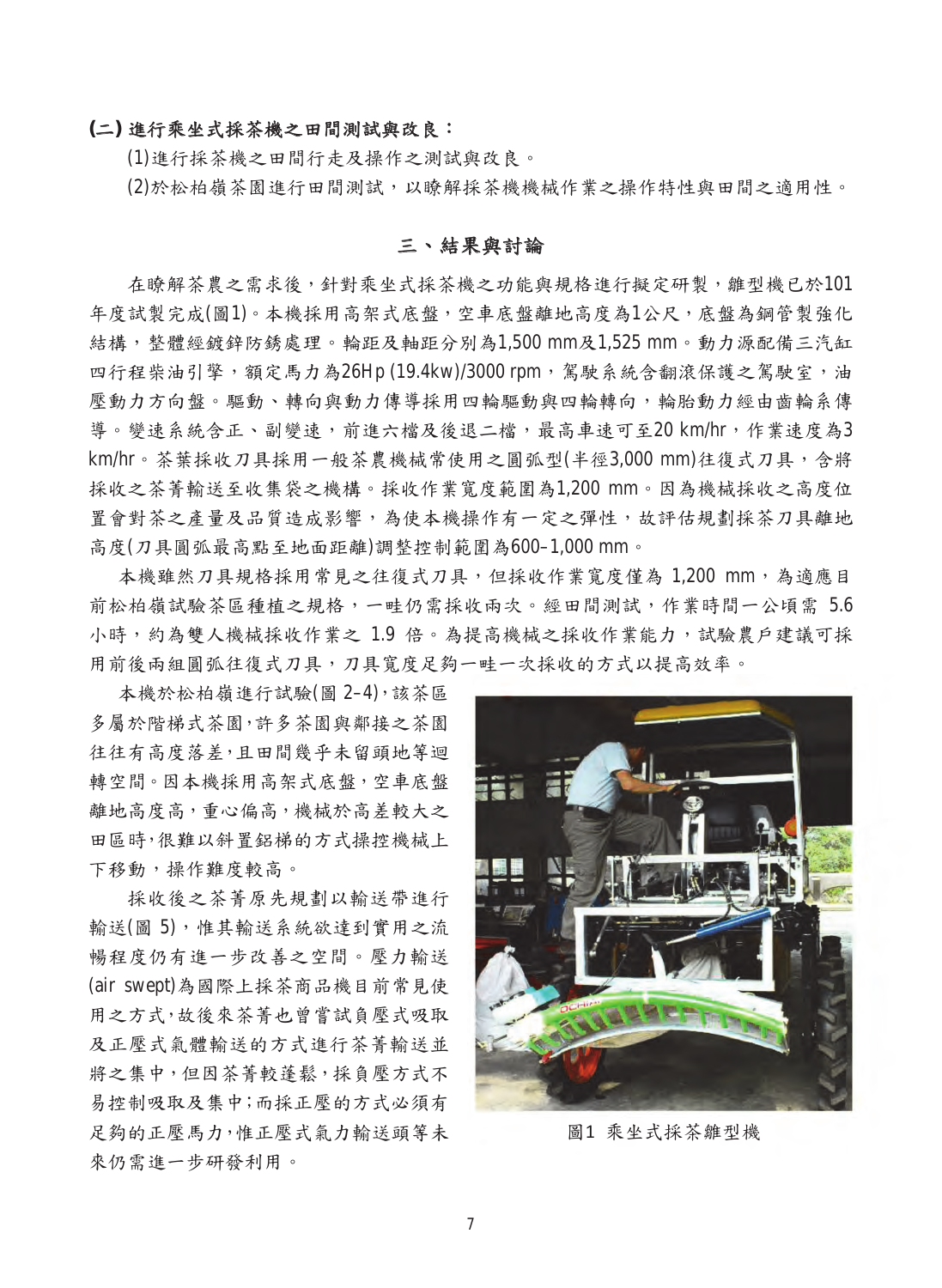# 四、結論

乘坐式採茶雛型機已於101年試製完成,其採收刀具採用一般茶農機械常使用之圓弧型 (半徑3,000mm)往復式刀具,但採收作業寬度僅為1,200 mm,經松柏嶺茶園田間測試,作業 時間一公頃需5.6小時,約為雙人機械採收作業之1.9倍,一次作業寬度需再提升以提高作業 能力。松柏嶺之茶園多屬於階梯式地形、茶園間常有高度落差且未留頭地,操作難度較高。 茶菁輸送集中系統經試驗仍有努力之空間。



圖2 乘坐式採茶雛型機於松柏嶺茶區田間 圖2 乘坐式採茶雛型機於松柏嶺茶區田間 附近道路行走之狀況



圖3 乘坐式採茶雛型機於松柏嶺茶區進行 田間試驗,同時評估小苗之使用限制



圖4 乘坐式採茶雛型機於松柏嶺茶區進行 田間試驗



圖5 乘坐式採茶雛型機茶菁利用輸送帶輸 送試驗情形

# 五、參考文獻

- 1. Yu Han, Hongru Xiao, Guangming Qin, Zhiyu Song, Wenqin Ding, Song Mei. 2014. Developing situations of tea plucking machine. Engineering, 6, 268–273.
- 2. Nakano, T. 1998. Influences of plucking position on yield and quality of tea in mechanicallyplucked tea bush. Tea Research Journal, 86, 11–17. (in Japanese)
- 3. Veeraiyan Nandagopalan, Thangavelu Balamurugan, Alakiyamanavalan Lakshmi prabha. 2014. Impact of modernization of harvesting in tea plantation to improve the productivity and quality (*Camellia spp.*). IOSR Journal of Environmental Science, Toxicology and Food Technology, 8 (9) Ver. III, PP 55–59.